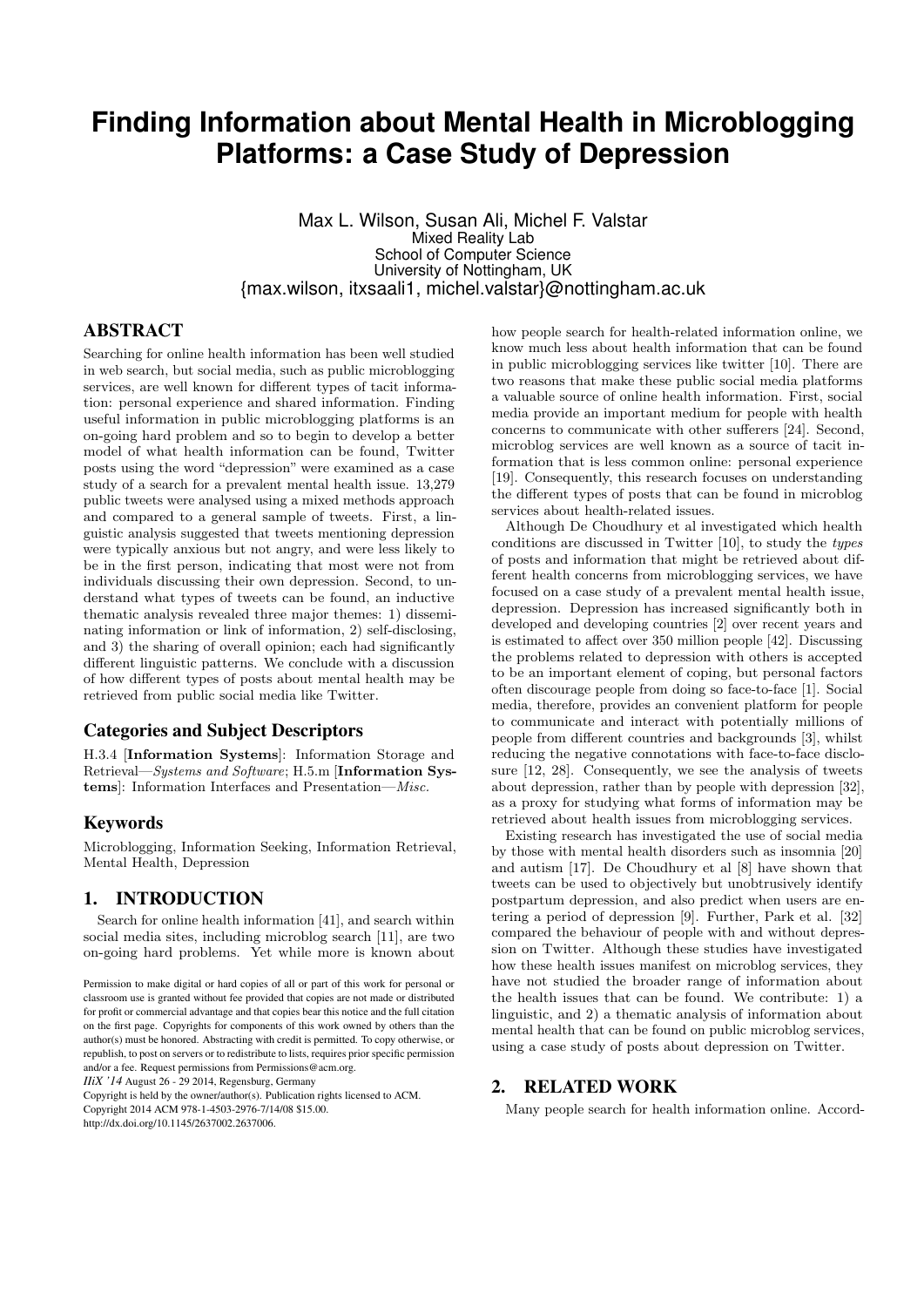ing to Fox and Jones [13], using online information about health can have a potential positive effect on the user's health. Recent research has focused on the importnace of health information retrieval, with Morris and Morris [27] suggesting that researching health problems may better support patients and doctors diagnose problems collaboratively. White and Horvitz [41] found, however, that people are more likely to develop notable anxiety, which they call Cyberchondria, than find useful and accurate information about their health problems. Consequently, the accuracy and authority of health information online has become a key source of relevance for health search. [43].

Many people also search for health information from social media sites. Approximately 70% of Canadian adults, for example, use social media to search for information, particularly health information. From that 70%, it was found that women have more interest to search for information about health and medical information (74%) compared to 66% of men [38]. De Choudhury et al compared the information that people search for on Bing and Twitter for a large range of health conditions, and found that Twitter was a commonly used platform for low-stigma problems and symptom oriented information [10]. Consequently, this work has focused on investigating the types of information that can be found about health problems in social media, using depression as a case study, due to its high prevalence.

## 2.1 Major Depressive Disorder (MDD)

MDD is one of the most serious and prevalent types of mental health disorders that can affect individuals at any stage of their life [2]. From the perspective of Psychology, there are many factors that might lead to depression such as lack of face-to-face social communication, problems in personal life, loneliness, and loss of job. Moreover, depression can cause further mental problems ranging from sadness, anxiousness, low self-esteem, etc. Therefore, these moods and feelings might lead to other symptoms such as inability to work, eating disorders, lack of ability to concentrate, and more seriously, in some cases, depression might lead people to disabilities or suicide [42].

Depression has increased significantly over the last 20 years in both developed and developing countries. An estimated 16% of the population suffer from depression; it is considered to affect 1 in 10 adults one or more times in their entire life [23]. Researchers have identified that the population in western and wealthy countries are affected by depression more significantly than those in low-income countries in the Middle East and Asia [31]. Depression can be effectively treated in a number of ways including pharmacological treatment, psychoeducation, (e.g. improving lifestyle) and cognitive behavioural therapy. However, Lepine and Briley [24] argued that people who have depression should communicate, disclose and discuss their problems with others to obtain support from them. Unfortunately, many people find it difficult to disclose their depression face-to-face due to social or cultural factors [28]. Therefore, people who suffer from mental health disorders may suffer from "information poverty" [16] and lack of support. For these reasons, people with depression often cope with their mental health concerns by asking for help or disclosing their problems with people they do not know, or who have similar experiences [30].

# 2.2 Mental Health and Social Media

The study of mental health issues manifesting in social media is not uncommon. Moreno et al [26], for example, studied how depression manifests in Facebook. According to Weinberg [40], however, networks like Facebook involve more personal commitments and social relationship to maintain friendships, find and contact old friends, or share videos and photos with them. In contrast, public networks like Twitter allow users to write short messages on different topics broadly to any user even if they are not friends. Moreover, Twitter allows users to ask questions and receive a response quickly and to obtain knowledge about the latest news and events [12]. Morris et al. [28] found that the most frequent type of questions asked on social media were recommendations followed by opinions. Question's topics primarily included: entertainment, personal, and health questions, but personal and health questions received fewer responses [33]. On Twitter, users are allowed to follow anybody without asking permission and tweets are typically public, making it a potential source of valuable experience-oriented information [19]. Moreover, hashtags and retweets allow users to find a similar topic and distribute tweets of other users easily [4, 37], but there are many challenges associated with microblog search that make finding such information, outside of your own personal twitter network, difficult [11].

Hasler and Ruthven [16] discovered that people with sensitive health problems tend to ask help from people who have experienced a similar situation rather than close friends and family. Further, they found that people can find it difficult to disclose health concerns on public social media, and so preferred anonymous forums that allowed the freedom to safely ask questions. For the same reasons, many Twitter users do not use real names for their account in order to have freedom for discussing more sensitive topics [18]. Jamison-Powell et al. [20] found that people often discuss their insomnia on twitter, share their experiences, and distribute information. They found that tweets containing "insomnia" included more negative health information and made significant reference to "time", and particularly "present tense" experiences.

Focusing on MDD itself, Park et al. [32] interviewed people with depression, and compared their twitter usage to people without depression. They found that people with depression tended to follow users who tweeted about their daily lives rather than following someone who tweeted about depression and gloom. This finding is similar to Kuiper and MacDonald's [21] study, as they found that individuals with depression became more depressed after they had contact with other depressed patients (by phone). Conversely, Park et al. found that all participants with depression preferred Twitter to Facebook because of the loose social connection that allowed them to tweet more openly. In studying postpartum depression, De Choudhury et al. [8] retrieved tweets of new mothers and showed that it was possible to determine notable sentiment shifts either-side of a tweet announcing a birth, using features from a linguistic analysis, such as positive and negative emotional terms. Further, De Choudhury et al [9] discovered it was possible to predict episodes of depression, using features such as change in posting frequency and increased concern over health issues. Each of these studies have investigated people with mental health concerns, rather than what forms of information, tacit or otherwise, can be found online about mental health.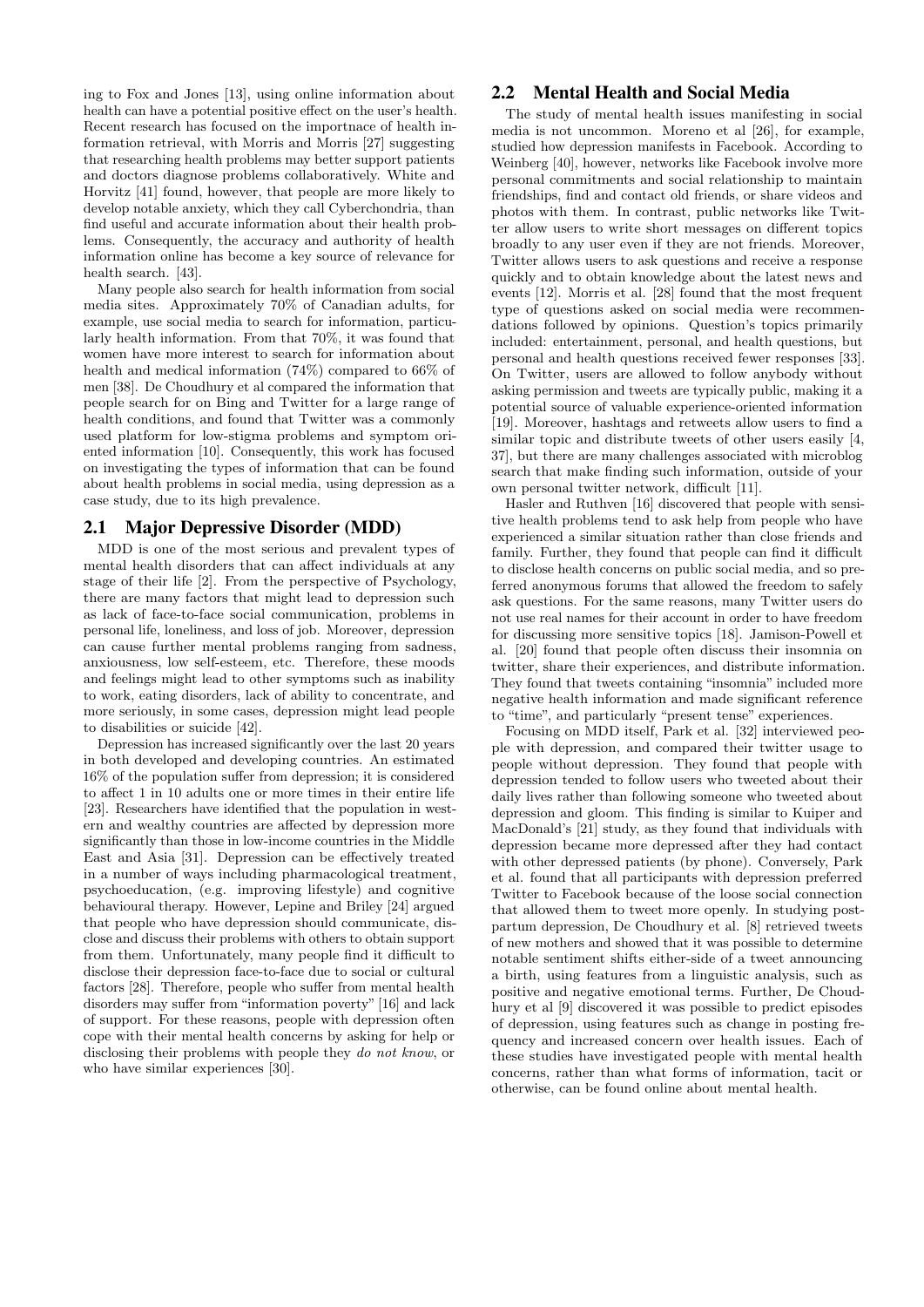| <b>Word Class</b> | Depression Tweets <sup>a</sup> |            |         | Non-specific Tweets <sup>b</sup> | Independent t-test |             |  |
|-------------------|--------------------------------|------------|---------|----------------------------------|--------------------|-------------|--|
|                   | Mean                           | <b>Std</b> | Mean    | <b>Std</b>                       | p                  | $\mathbf t$ |  |
| Character Count   | 15.2704                        | 6.69879    | 10.7058 | 6.67133                          | P < 0.001          | 57.064      |  |
| Pronoun           | 8.4709                         | 8.68415    | 11.4075 | 11.41211                         | P < 0.001          | $-24.369$   |  |
| L                 | 4.4635                         | 6.53561    | 5.9077  | 8.49577                          | P < 0.001          | $-16.029$   |  |
| Positive Emotion  | 2.2934                         | 5.18795    | 3.5381  | 7.74198                          | P < 0.001          | $-15.942$   |  |
| Negative Emotion  | 11.3374                        | 10.69361   | 2.6860  | 7.30208                          | P < 0.001          | 78.222      |  |
| Anxious           | 0.9441                         | 3.64111    | 0.1437  | 1.61091                          | P < 0.001          | 23.355      |  |
| Anger             | 1.1728                         | 4.86862    | 1.3870  | 5.32722                          | P < 0.001          | $-3.499$    |  |
| Sad               | 8.5309                         | 8.13062    | 0.4468  | 2.83045                          | P < 0.001          | 108.785     |  |
| Time              | 3.2745                         | 5.75745    | 3.8717  | 8.38312                          | P < 0.001          | $-7.005$    |  |
| Past              | 1.4923                         | 3.64448    | 1.9080  | 4.91159                          | P < 0.001          | $-7.972$    |  |
| Present           | 9.9159                         | 9.30484    | 10.5457 | 11.09264                         | P < 0.001          | $-5.118$    |  |

Table 1: Linguistic Comparison between Depression and General Sets of Tweets

 $a_n=13279$ ,  $b_n=14727$ , Std= Standard Deviation

## 3. ANALYSIS OF DEPRESSION TWEETS

To understand the nature of available information on Twitter, we decided to collect a corpus of tweets to analyse both linguistically for features that make them recognisable, and then manually to discover themes.

## 3.1 Data Collection

Two corpora of 25,000 tweets were gathered between the 28th June and 2nd July 2013. The first corpus was collected by searching for the keywords "depression" or "dep". These terms represent a first-step query for what people are saying about depression on twitter; later, we discuss the implications of focusing on just these two search terms. The second corpus was an unbiased sample from the open Twitter stream. To remove duplicate content, straight retweets (without additional content from the retweeter) were removed. Since this study focuses on the tweets, posts that were retrieved because they included "depression" or "dep" in the author's username were also deleted. 13,279 tweets remained in the depression group and 18,280 tweets in the non-specific group. To make the groups more comparable, a stratified sample of tweets was removed from the non-specific group, leaving 14,727 tweets. To preserve anonymity, all twitter handles were replaced with "...", so we can see what was said, but not to or about whom.

To explore the language being used in the two corpora, to see whether a corpus of tweets about depression was inherently different from a general sample, Linguistic Inquiry and Word Count (LIWC) software [6] was used to analyse the content. This software identifies certain linguistic patterns of the tweets, categorises them in a psychologically meaningful way according to different word class and provides the percentages of word class [34]. Of the many categories, the most notable differences were found in use of pronouns, forms of emotion, and in the tense of the language. These are prioritised in our analysis below, but a full analysis of the depression set is shown in Appendix A.

#### 3.2 Linguistic Analysis

Table 1 shows the key features of the two groups; the means are the average distribution of that category in the tweets, where each tweet was analysed separately. First, the depression group included significantly more characters than the tweets of the non-specific tweets, indicating that their length is a possible factor of relevance for retrieval. It was found that there was a significant difference of using pronoun and "I" between the two groups; the non-specific tweets contained more pronouns and "I" than the depression tweets  $(p<0.001)$ . The depression group also referred to time significantly less than the general tweets  $(p<0.001)$ . Both past and present tenses were mentioned less frequently in the depression tweets.

The analysis found a significant difference between the two groups in terms of sentiment. Perhaps predictably, negative emotions were used significantly more in the depression tweets  $(p<0.001)$  compared to the positive emotions when found in the non-specific tweets. The sadness category, followed by the anxiety category, were the most common amongst the negative content. They were also used significantly more when compared with the non-specific tweets  $(p<0.001)$ . Conversely, the anger emotion was found more frequently in the non-specific group. For investigating the relationship between these sentiments, a Pearson correlation showed that there was a significant weak-positive relationship between the sadness and anxiety groups  $(r=.041, p<0.001)$  and a weak-positive relationship between the sadness and anger groups  $(r=.036, p<0.001)$ .

To summarise, the depression tweets contained more characters and more negative emotions (sadness and anxiety) compared to the non-specific tweets. Further, the depression tweets contained less positive emotion, fewer pronoun and "I" occurrences, less anger, and were less pre-occupied with time, including both past and present tenses. The finding that the depression tweets contain fewer pronouns and use of "I" is notable, given that prior work has found people with depression use the term "I" more often. This indicates that tweets using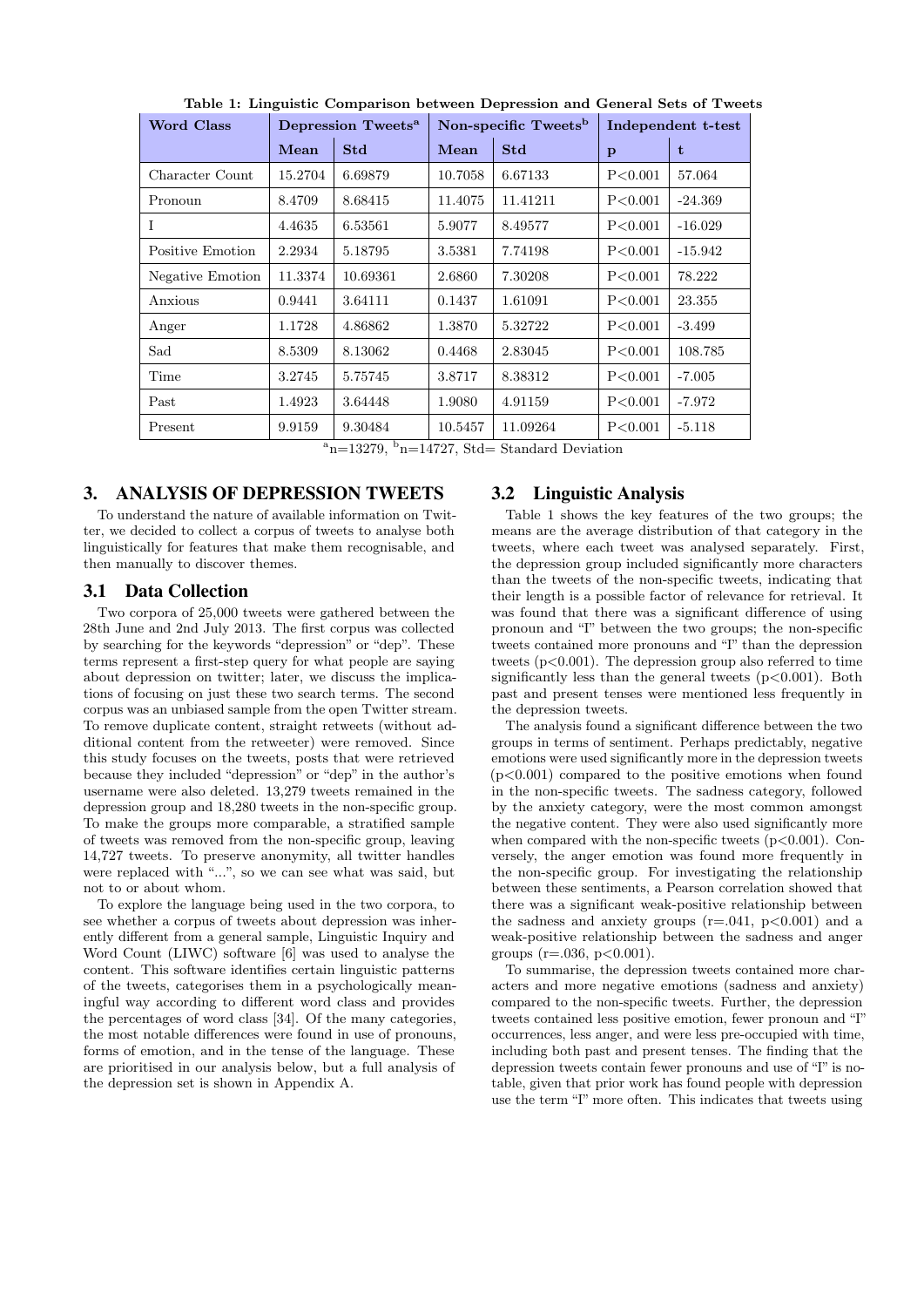the word "depression" are not necessarily produced by those with depression. To investigate this finding, and further learn about the different types of information that can be found in microblog services like Twitter, we performed a thematic analysis using Grounded Theory, described below.

# 4. THEMATIC ANALYSIS

Although the linguistic features help us to recognise that the majority of depression tweets are time-independent and negative but not angry, we still know very little what they were actually about. For example, tweets such as: "Again lovely depression here" is coded by LIWC as involving positive emotion, whereas it is actually negative. To investigate the types of tweets about depression, we performed a manual qualitative Grounded Theory analysis [15] of a sample from the depression group. We adopted the inductive Glaserian approach [14] to generate a comprehensive model from the data, rather than trying to validate or develop a pre-existing taxonomy. This allows us to start without assumptions about the types of tweets relating to mental health issues like depression, and focus on what the data tells us.

#### 4.1 Methodological Process

We began by selecting an initial sample of 250 tweets from the depression group. The sample was read several times by two researchers, independently, and multiple approaches to selecting the focus of coding were considered. After choosing an approach, one researcher applied open coding to the 250 tweets and produced 84 codes. A selection of these codes was then sampled by a second researcher, and axial and selective coding was applied to further review the codes. This process led to agreement between the researchers, and we began the process of merging the codes into categories and themes. After several iterations of refinement, 27 key categories were identified within 8 first-order themes, and in 3 second-order themes.

In order to validate the themes and categories produced through our refinements, a new sample of 25 tweets were collected per day from the 5-day depression corpus. These additional 125 tweets were first analysed by the first researcher. No new or differentiating codes were produced, and so the same sample was provided to an independent researcher. The independent researcher was also given a copy of the identified first- and second-order themes, where each had a definition and an indicative tweet. The judgements from the primary and independent researchers were compared using Cohen's Kappa analyses. A kappa score of 0.772 was achieved for the first-order themes, and a kappa of 0.813 was reached for the second-order themes. These scores are considered "substantial agreement" and "almost-perfect agreement", respectively [22]. We took this to indicate that the taxonomy was stable and could be applied consistently. Finally, to linguistically analyse a more comprehensive sample, the primary researcher manually classified a further 1,000 tweets. In total from all three phases, and after removing junk content, 1,130 depression tweets were classified into one of the 8 first-order themes.

## 5. RESULTS

Table 2 shows our final taxonomy, broken into 8 firstorder themes and 3 second-order themes. Each first-order theme has an example, and a list of the most common sub-

categories found in that set. The three larger second-order themes, which had critical mass for statistical comparison, were analysed for the same 10 linguistic features analysed in Table 1. An ANOVA was used to compare the sets for each linguistic feature. Each theme is described in more detail below, and the linguistic features of the second-order themes are then discussed.

#### 5.1 Disseminate Information or Shared Link

This second-order theme represents tweets that were posted for the purpose of disseminating information either through their textual content or by providing a link.

#### *5.1.1 Depression Fact*

Depression Fact illustrates the way that users provided information about what depression is, the impact of depression, and the risk of depression on a person's life. These tweets often included statistic figures or ratios to provided more accurate and real information, e.g. "80% of depression and stress are work related, while 99% of labor is cursed: Taxes and tithes are redemptive entities.". Although cynical in nature, an example that tried to make more people aware about depression: "why does every1 beg depression LOL it's a mental illness not a fashion accessory get out man". Some tweets were about the impact of depression: "People think depression is just being sad but it ruins every part of your life."

## *5.1.2 Cause of Depression*

The Cause of Depression first-order theme included tweets that try to raise awareness about the potential factors that may cause depression. For instance, lack of sleep was the most common cause mentioned in tweets: "Not sleeping enough leads to desire for sex, depression and alcoholism". In addition, users tweeted about the risk of experiencing negative feelings and its consequent impact "Being bored so much, it turns into depression". Moreover, some provided information about external factors that lead to depression such as workload: "Too much homework can cause stress, depression, and even lower grades."

#### *5.1.3 Depression Factors and Managing Depression*

Depression Factors and Managing Depression included tweets posted by the users with the aim to support people and how to manage depression. For this reason, users have attempted to provide information about several factors that relate to depression such as human or dietary factors: "#Depression and aging: A growing trend http://t.co/yYayx4ThNo" and "Study Confirms Fast Food and  $\#Depression Link http://t.co/mptcgfjXOx."$  In terms of managing depression, tweets described a wide range of approaches and strategies that can be used to manage depression. Natural solution was one of the most frequent approaches for managing depression that reported by the users: "@...socialising, exercising and sunlight are good treatments for depression.". Further, some users suggested using online services to manage depression: "Online Counseling Service available via Skype-Helping you manage #ANXI-ETY & #DEPRESSION. http://t.co/z6OtceRBgi. Email me. Please Retweet!". Some users suggested links to websites for identifying how depression can be diagnosed, tested and managed. The difference between this category (supporting people) and online service is that users in the online ser-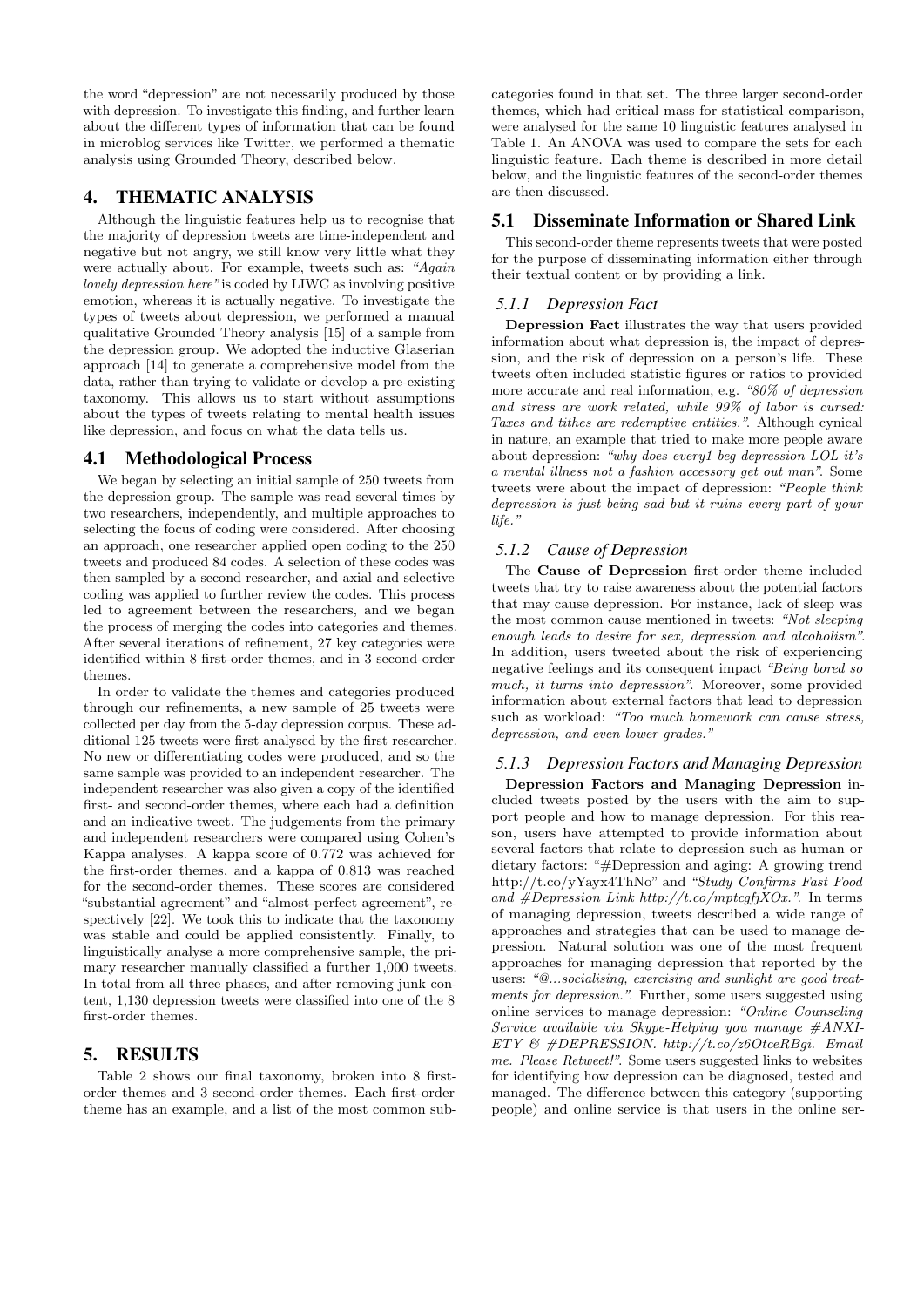| Reason<br>Tweet                   | of   Content<br>οf<br><b>Tweet</b>     | Categories, Examples, and Ling. Features (Average % of Content)                                                                                                                                                                                                                                                     |                                                                                                |          |        |                  |         |         |         |         |         |
|-----------------------------------|----------------------------------------|---------------------------------------------------------------------------------------------------------------------------------------------------------------------------------------------------------------------------------------------------------------------------------------------------------------------|------------------------------------------------------------------------------------------------|----------|--------|------------------|---------|---------|---------|---------|---------|
| (2nd-order<br>Theme)              | $(1st-order$<br>Theme)                 | Pronoun I                                                                                                                                                                                                                                                                                                           |                                                                                                | Positive |        | Negative Anxious | Anger   | Sad     | Time    | Past    | Present |
| Disseminate<br>1)                 | 1.1) Depression                        | Categories include: Ratios, Facts, and Related Issues.                                                                                                                                                                                                                                                              |                                                                                                |          |        |                  |         |         |         |         |         |
|                                   | Fact                                   | <b>Example:</b> "At least 1 in 4 people have or will struggle with depression in their lifetime  #mentalill-<br>ness $http://t.co/Zpu9FDHDTy"$                                                                                                                                                                      |                                                                                                |          |        |                  |         |         |         |         |         |
| Information                       | $1.2$ ) Cause of De-<br>pression       | Categories include: External Factors, Negative Feelings, and Sleep issues                                                                                                                                                                                                                                           |                                                                                                |          |        |                  |         |         |         |         |         |
| or Information<br>Link            |                                        | <b>Example:</b> "Too much homework can cause stress, depression, and even lower grades." And: "Not<br>sleeping enough leads to desire for sex, depression and alcoholism"                                                                                                                                           |                                                                                                |          |        |                  |         |         |         |         |         |
|                                   | 1.3) Factors and                       |                                                                                                                                                                                                                                                                                                                     | Categories include: Human Factors, Diet, Natural Solutions, Online Service, and Support People |          |        |                  |         |         |         |         |         |
|                                   | Management                             | <b>Example:</b> "@socialising, exercising and sunlight are good treatments for depression." And: "On-<br>line Counseling Service available via Skype - Helping you manage $\#ANXIETY \& \#DEPRESSION$ .<br>http://t.co/z6OtceRBgi. Email me. Please Retweet!"                                                       |                                                                                                |          |        |                  |         |         |         |         |         |
|                                   | Ling. Features                         | 5.75%                                                                                                                                                                                                                                                                                                               | $0.8\%$                                                                                        | 5.16%    | 11.4%  | 2.71%            | $0.6\%$ | $7.6\%$ | 2.7%    | $0.4\%$ | 4.83%   |
|                                   | (2.1)<br>Coping                        | Categories include: Attempts to Avoid, and Eduring Depression                                                                                                                                                                                                                                                       |                                                                                                |          |        |                  |         |         |         |         |         |
|                                   | with Depression                        | <b>Example:</b> "@YEY! Dont worry, Im too excited! Is it on E4? I'll put on $+1$ ! Gather il feel a slight<br>depression after too #doesnthappeninreallife"                                                                                                                                                         |                                                                                                |          |        |                  |         |         |         |         |         |
| 2)                                | Self Disclos- $ 2.2\rangle$ Having De- | <b>Categories include:</b> Describing the Experience, Feelings, Environment, Unknown Reasons, and People                                                                                                                                                                                                            |                                                                                                |          |        |                  |         |         |         |         |         |
| ing                               | pression                               | <b>Example:</b> "Stress + depression = worse thing ever - I just wanna cry" And: "feeling like i've gone<br>into some depression mode for no damn reason" And: "My biggest depression rn is my little sister"                                                                                                       |                                                                                                |          |        |                  |         |         |         |         |         |
|                                   | 2.3) Opinion                           | <b>Categories include:</b> Expecting Depression, People, and Social Factors                                                                                                                                                                                                                                         |                                                                                                |          |        |                  |         |         |         |         |         |
|                                   |                                        | <b>Example:</b> "If this weather keeps up all of windsor may go into a state of depression" And: "a lot of<br>people ask why im so open about the fact i have depression and im like why not i dont blame myself<br>for it."                                                                                        |                                                                                                |          |        |                  |         |         |         |         |         |
|                                   | Ling. Features                         | 13.6%                                                                                                                                                                                                                                                                                                               | 4.02%                                                                                          | 4.61%    | 13.2%  | 0.69%            | 2.1%    | 9.27%   | 5.2%    | 1.7%    | 12.2%   |
|                                   | 3.1) Discussing<br>Depression          | Categories include: Environment, Feelings, Opinion of People, General Opinion, Attitude, and<br>Sources                                                                                                                                                                                                             |                                                                                                |          |        |                  |         |         |         |         |         |
| Social<br>3)<br>$En-$<br>gagement |                                        | <b>Example:</b> "Are the holidays going to cheer you up or make your depression worse?" And: "Anyone who<br>has depression is automatically beautiful to me" And: "People miss guide my thoughts for depression<br>its not my thoughts, they've never changed only my emotions, these pills make me feel great tho" |                                                                                                |          |        |                  |         |         |         |         |         |
|                                   | 3.2)<br>Sharing                        | Categories include: Natural Solution, Available to Help, and Doing Activities                                                                                                                                                                                                                                       |                                                                                                |          |        |                  |         |         |         |         |         |
|                                   | Support                                | <b>Example:</b> "To everyone out there struggling with something, wether its depression, self harm, an eating<br>disorder, whatever it is. I am here for you."                                                                                                                                                      |                                                                                                |          |        |                  |         |         |         |         |         |
|                                   | Ling. Features                         | 16.7%                                                                                                                                                                                                                                                                                                               | 11.9%                                                                                          | 2.46%    | 12.5%  | 0.7%             | 1.21%   | 9.28%   | 6.67%   | 2.1%    | 11.8%   |
| F-Scores                          |                                        | 192.27                                                                                                                                                                                                                                                                                                              | 518.42                                                                                         | 22.66    | 3.79   | 42.42            | 14.34   | 8.97    | 43.85   | 27.52   | 126.12  |
| P-Values                          |                                        | < 0.001                                                                                                                                                                                                                                                                                                             | < 0.001                                                                                        | < 0.001  | < 0.05 | < 0.001          | < 0.001 | < 0.001 | < 0.001 | < 0.001 | < 0.001 |

Table 2: Taxonomy of Tweet Types in the Depression Set, with Linguistic Comparison of 2nd-Order Themes

vice category posted information about managing depression along with suggesting online services such as Skype instead of providing a link to websites where people can find useful information.

## 5.2 Self Disclosing

This second-order theme was formed from tweets by users who were disclosing information about and experiences from their own depression. Users had different reasons for disclosing their depression on Twitter.

#### *5.2.1 Coping with Depression*

Coping with Depression referred to tweets that were posted by users who disclosed information about how they cope with depression. For example, some of the users tried to avoid being depressed: "I need to leave this house again. It's alot of depression in this house. I don't wanna be around That mess." In addition, a few users tweeted about using Television or medical treatment for coping with their depression: "I need to go to the doctors and get some depression tablets".

## *5.2.2 Having Depression*

Within Having Depression it was found that many users

disclosed their depressed condition, the factors that led to their depression and how they felt when depressed. Some users tweeted only to disclose or announce their depression: "This sadness and depression are a part of me". Several users disclosed their feelings of being depressed due to people for instance: "My biggest depression rn is my little sister". As it can be seen, many assigned the cause of their depression to certain people. Some users disclosed their feelings of depression without having any specific reason: "feeling like I've gone into some depression mode for no damn reason". In addition, some users described their personal feelings towards depression: "Stress+depression=worse thing ever - I just wanna cry." Others described their experience with depression: "Still suffering from post concert depression". Further, several users disclosed their depression and related it to environmental factors: " $@...$ :(I'm falling into a deep depression. This weather needs to change asap!"

#### *5.2.3 Opinion*

Opinion represents the tweets of users who disclosed their depression by providing their own opinion of it. For instance, some users disclosed their opinions about expecting depres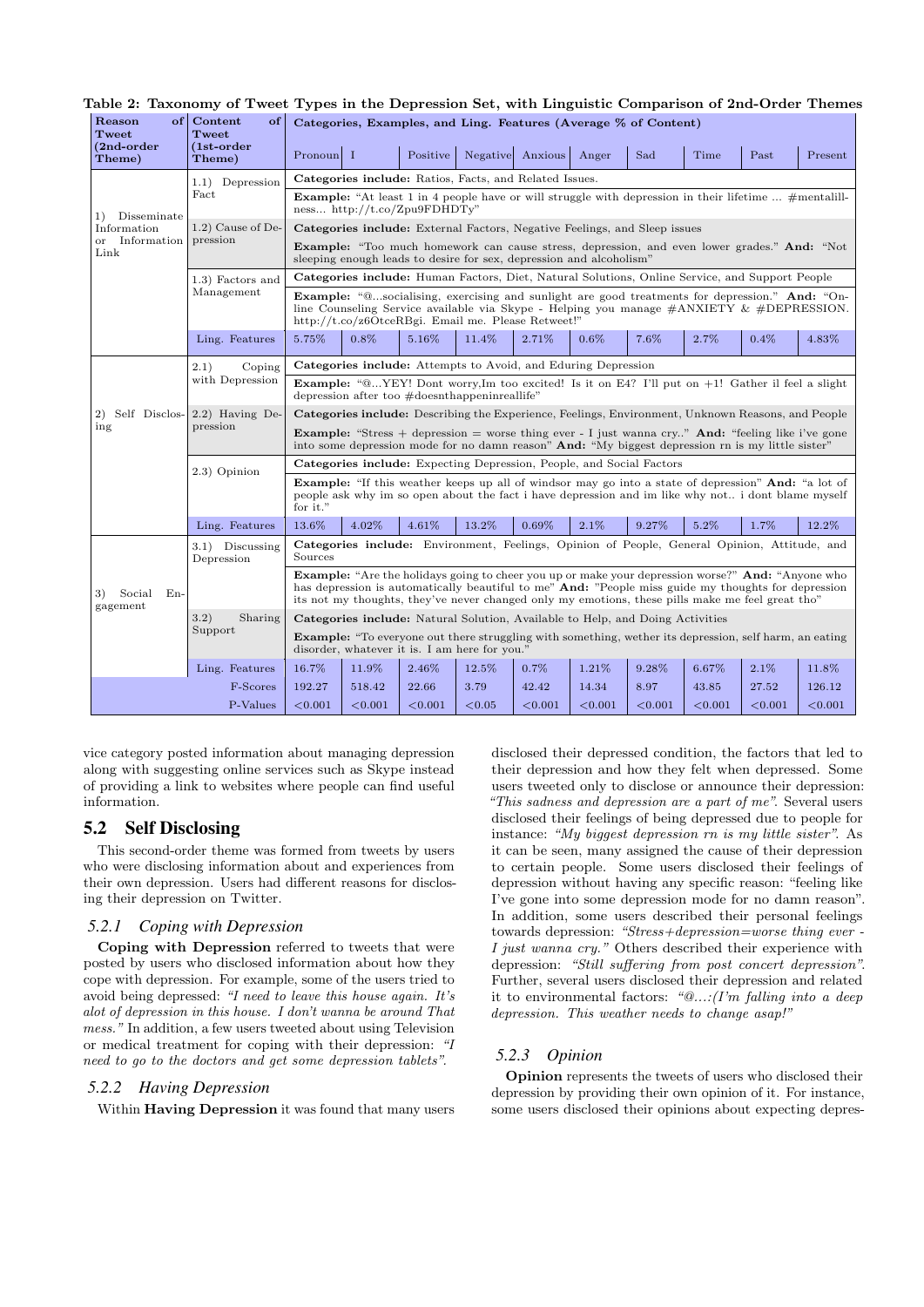sion: "If this weather keeps up all of  $|winter|$  I may go into a state of depression". In addition to self-disclosing, users in this theme have also disclosed their opinion about other people's opinions: "a lot of people ask why im so open about the fact i have depression and im like why not..i dont blame myself for it". Also, some users tweeted their opinion about social factors (people who related to their depression either positively or negatively): "@...Thank you for that tweet, Wil. Depression has me your inspiring tweet gives me hope that it won't someday".

#### 5.3 Social Engagement

This theme included tweets that were posted for providing opinions about depression in general. In this theme, users did not disclose or refer to having depression, unlike the "opinion" sub-theme in the theme of "self-disclosing".

#### *5.3.1 Discussing Depression*

In Discussing Depression, users wanted to give opinions about depression and to discuss issues related to depression. From the tweets, it was found that the majority of users reported their opinion about people. For instance: "Anyone who has depression is automatically beautiful to me". There was also opinion about the behaviour of people: "People who complain online are more likely to suffer from anxiety depression and stress. 'Okay' ". In addition, some users posted their opinion about other people's opinion and attitude towards depression: "hate when folk throw the word depression around like its nothing". Some users reported their thoughts and feelings about depression in general without referring depression for themselves. In addition, some users provided their opinion about the source of the depression "@...yeaa problems do cause depression...cheer up". Tweets were often about different attitudes towards depression. For instance, they described their attitude while reading about depression: "I would drink while reading my book about anxiety and depression - bahaha #fuckmylife."

#### *5.3.2 Sharing Support*

Sharing Support illustrates how users commented on the strategies and approaches for managing depression. Although the passing on of recognised information was noted in the "disseminate information" theme, this theme relates to people's own advice and experiences of whether strategies were successful or not. From the tweets, it was found that most users in this theme commented on natural solutions for managing depression: "@...Studies show that sex helps you live longer, makes you smarter and prevents depression. I agree with that.:)". In addition, some users voluntarily offered to support people who suffer from depression: "To everyone out there struggling with something, wether its depression, self harm, an eating disorder, whatever it is. I am here for you". A common occurrence was that tweets in this category required some form of self-disclosure in order to provide advice, such as: "I think Best stuff against depression, lonelyness, despair and sadness: Drinking Alcohol  $\#Great$ -Stuff". Advice in this category, however, was not always in agreement with professional advice.

## 5.4 Linguistic Differences between Themes

Even with only 1130 tweets analysed linguistically, the results indicate some significant differences between the content in each theme. These linguistic differences are shown as

part of Table 2. Negative emotion was the most consistent linguistic feature across all themes. Sadness was also fairly consistent across the second-order themes, but less present in the Dissemination tweets. First person language, however, and particularly the use of I, were much more prevalent in the Social Engagement tweets, and least present in the Dissemination tweets. This means that use of the first person could be used to differentiate between types of depression tweet. To detect examples of self-disclosure, though, present tense was a much clearer indicator.

## 6. DISCUSSION

This research has used two approaches to produce a rounded picture of the types of depression information that are available on twitter. Below we discuss how these findings help inform the types of posts, or information, that might be retrieved when users searcher for mental health information in microblogging platforms.

### 6.1 Thematic Findings

The thematic analysis found three different key types of tweets, which can be broken down into 8 smaller groups. Consequently, when searching for information about depression, searchers may encounter each of these types without comprehending their different values. Some types were more informational, as per the disseminate theme, but the selfdisclosing themes involved users talking about potentially real and relevant experiences. Providing searchers with information about these different major types of tweets may help them to either be more prescriptive of what they are looking for, or be more aware of what value each can provide.

From the results of the Disseminate theme, it can be argued that some tweets are from users who voluntarily disseminate or pass on valuable information, about its cause and effects and factors that directly or indirectly relate to depression. Further, they tended to raise the awareness of people about the approaches that can be used to manage depression and to minimise its potential risks. Twitter users have not only supported others by providing information in their tweets, but they have also offered support through suggesting links to websites that might be useful for those who tend to know more about depression. The most common information that has been disseminated was related to managing depression through a natural solution such as exercise followed by providing information about online services. One concern, especially for the dissemination of links, is that there is a chance that tweets are acting as a form of spam linking to websites and blogs.

These results around dissemination, however, mirror some findings from other studies in which it has been noted that useful information or links to other information have been widely posted by many users [4]. In addition, Naaman et al. [29] have described Twitter as a "social awareness stream" since it has been used widely by people who tend to make each other aware about what they know regarding a wide range of topics. As a result, it is worth mentioning that users might be engaged in this information dissemination due to the "public" feature of tweets. Since a large number of public tweets are posted about depression, this may have persuaded people who suffer from depression to use Twitter. These results also support findings from Scanfield et al. [37] who argue that the public feature of Twitter has led users to disseminate information and provide support to a public au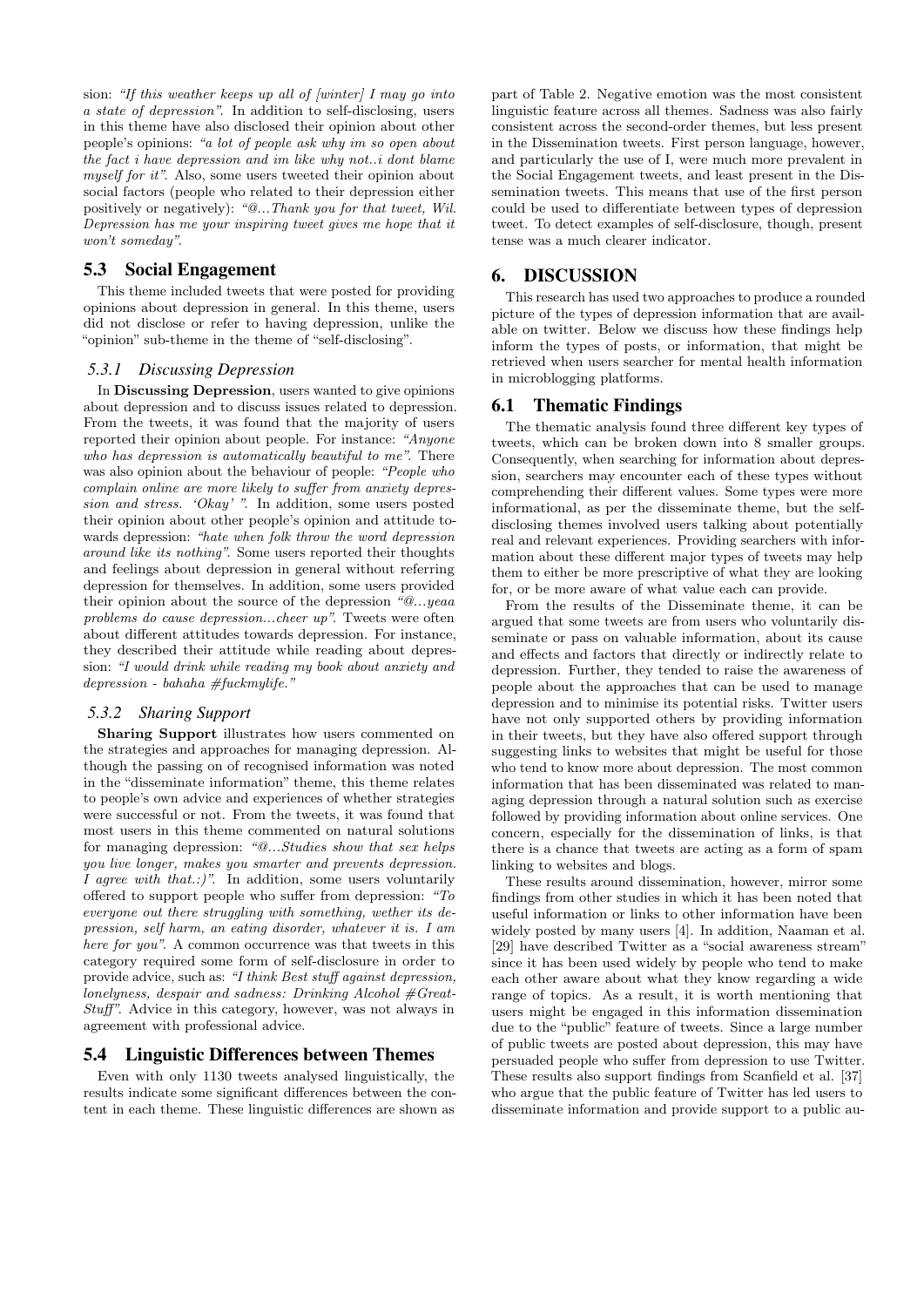dience. Consequently, people will become increasingly likely to use such platforms to find potentially useful information.

From the Self Disclosing theme, it would seem that users who suffered from depression do sometimes use Twitter as a platform to disclose their depression, how to cope with it, and their thoughts about depression. This attitude of selfdisclosure might be due to the fact that there is an element of real-time on Twitter, which allows people to write about their condition, feelings and thoughts at the time when they use Twitter; self-disclosing tweets were more frequently in the present tense. In addition, the "public" feature facilitates sending tweets to unknown audiences without specifying any particular tweeter and without the requirement of making friendships. According to researchers, communicating with people who have had similar experiences, and sharing information with them is considered a common strength in online support-groups [7]. Consequently, users who suffer from depression might become able to communicate with similar users and act as an "adviser", with lower perceived risks than face-to-face discussions [25]. In this way, the large global nature of Twitter facilitates discussion or disclosure of sensitive topics like depression. Further, loose restrictions on anonymous accounts allow people to achieve anonymity within this larger audience. Hasler and Ruthven [16] found that anonymity in dedicated health forums was a significant factor in their self-disclosure. This category of tweets, therefore, may be valuable for hearing about people with similar experiences, or for finding them to create or integrate within a loosely-tied support network.

The key findings in the Social Engagement theme show that the users tweeted to provide their own opinions and thoughts about depression, rather than trying to disseminate formal or official information. In addition, users have provided their opinions and comments about the approaches that can be used to manage depression without mentioning whether they have depression or not. Although some opinions may be more or less useful than others, some appeared to be based on experience, which Hurlock and Wilson found to be a common form of useful tweet. Moreover, some users offered their personal availability to support people who suffer from depression instead of suggesting advice and information. These results indicate that forums like Twitter allow people to more freely share information, experience, and opinion in a more integrated form, and perhaps with equal value. Although there have been many useful comments about depression, public forums like Twitter also allow people to share inappropriate or incorrect advice. For example, Sullivan et al. [39] found that incorrect information and advice was disseminated (via Twitter) to people with sports related concussion. The correctness of information in social media is a significant challenge in research on its own [35].

## 6.2 Limitations and Beyond this Case Study

Although our studies have produced novel insights into forms of information about depression on Twitter, more work could be done to relate these findings to those in other forms of social media. Certain results may remain the same, while elements such as the public nature of Twitter, or the loose-ties created by following, that are unique. Although we analysed a large number of tweets, these were primarily retrieved using the "depression" and "dep" keywords, where "dep" was noted as a common keyword used in tweets about depression. We acknowledge that depression may be dis-

cussed in tweets without using these specific keywords; Park et al [32] investigated the tweets of interviewees with depression. We take these two terms, however, as the most likely first query used to search for posts about depression on Twitter. Further, we acknowledge that lots of tweets may not be really about MDD, but using the word depression informally. This further highlights, however, the challenge for microblog health search invoked by using these search terms.

One important route for further work is to understand which issues are specific to depression and which help us understand microblog search for mental health information in general. One approach is to corroborate our findings with similar studies of other mental health issues in tweets (e.g. tweets about insomnia [20]). Additional case studies, and corroborating findings will help us to build a general model. We discuss some of the differences between our findings. and the findings of other work for microblog mental health information retrieval below.

#### 6.3 Implications for Retrieval Systems

Hurlock and Wilson [19] discuss the difference between tweets being relevant and being useful, and have identified features of tweets that distinguish the more and less useful. The themes identified above, combined with the linguistic analysis, may support such efforts to improve searching with social networks by helping to identify useful tweets about depression. One result of our linguistic analysis was that the majority of tweets were depersonalised away from pronouns and the use of "I". These findings differ from previous studies in that they found people who suffer from depression use more first-person pronouns in other media than people who do not have depression [36, 6]. Burke et al. [5], for example, stated that the probability of getting answers to questions could be increased by using "I" during self-disclosure.

More specifically, depression tweets contained more sad and anxious words. However, anger was mentioned more commonly in the non-specific tweets. For a system trying to retrieve tweets about mental illness, a language model could be developed that focuses on these differences, in order to improve the accuracy of the results. Our findings, however, are different to the manifestation of some other mental health problems, where Jamison-Powell et al. [20] found that anger was mentioned more commonly in tweets about insomnia. Jamison-Powell et al. found other differences, like that insomnia was described frequently in relation to time, but depression tweets used significantly less language about time than the general group. This perhaps reflects that depression affects sufferers more consistently, at all times, while episodes of insomnia may be extended but affects people when trying to sleep. These differences indicate that, where possible, a language model could be optimised towards a type of mental illness.

We also saw some variation between the groups discovered in the thematic analysis, which would help to find more specific forms of tweets about depression. Dissemination tweets are less frequently in the first person, and less concerned with time. Dissemination tweets had notably fewer pronouns in them, which may be a clear indicator. Self-disclosing tweets were more frequently in the present, were more angry, and used more pronouns (but less use of "I") than other depression tweets. Finally, Opinion tweets, while also having more pronouns, used the word "I" more frequently, and included more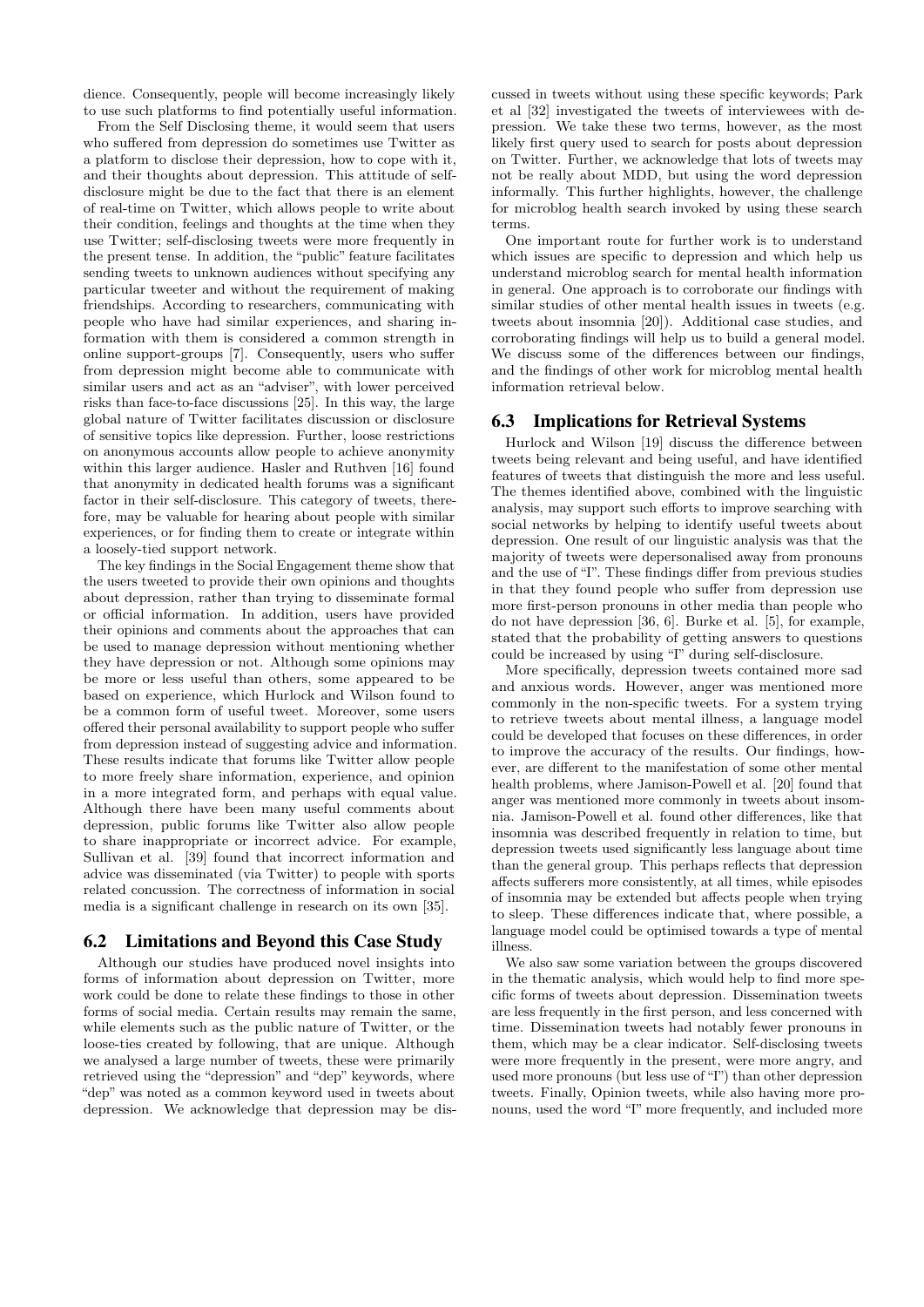sadness-related and past-tense language. Knowing the biases of certain language features, towards types of tweets, means that a more complex IR language model could be developed. This would allow, for example, for a system to find more examples of actual experience of depression, by boosting the weight of terms relating to present tense, anger, and use of pronouns. Conversely, the language model could better find information-focused tweets, by bossting the weight of positive and anxious terminology. Whilst past-tense personal pronouns use could be boosted in the language model for social discussions of depression.

# 7. CONCLUSIONS

This paper has presented a mixed-method combination of two analyses aimed at understanding what types of information are available on public social networks like twitter. A broad linguistic analysis revealed that tweets about depression can be identified as being significantly less in the first person, more negative but less angry, and less preoccupied by time, than a general set of tweets. These findings indicate that many were perhaps predicatably negative, but not all were oriented around self-disclosure. Second, a thematic analysis identified 8 first-order themes that describe distinct types of tweets according to 3 main intentions behind tweets posted on twitter about depression: sharing information, self-disclosing, and providing opinion. Each of these had different linguistic features, where self-disclosing tweets, for example, were more in the first person, as found in prior work focused on social media users with depression. Together these two sets of results provide both information about the types of tweets about depression that can be found, and their individual identifying features to recognise them.

Our research has provided 3 main contributions: 1) the linguistic analysis of a corpus of depression tweets in comparison to a general sample, 2) a taxonomy of types of tweets that are available online, with descriptions and examples, and 3) recommendations for retrieving different types of information about Depression, as a first step towards generalising to general health information retrieval in microblog search. In our own research, we aim to support people in both sharing and finding real experiences of how they manage to implement suggested treatments, like talking more about their depression, or avoiding being lonely. Such practical advice is often missing from formal but general guidelines.

## 8. ACKNOWLEDGMENTS

We would like to thank the Kurdistan Regional Government (Ministry of Higher Education and Scientific Research) for funding the MSc studentship that supported this project. The work of Max Wilson and Michel Valstar is partly funded by Horizon Digital Economy Research, RCUK grant EP/G065802/1. In addition, Michel Valstar's work is partly funded by the NIHR-HTC 'MindTech'.

## 9. REFERENCES

- [1] M. D. Back, J. M. Stopfer, S. Vazire, S. Gaddis, S. C. Schmukle, B. Egloff, and S. D. Gosling. Facebook profiles reflect actual personality, not self-idealization. Psychological Science, 21(3):372–374, 2010.
- [2] BBC-Health. '1 in 5' children suffer from depression, 2013.
- [3] J. Bollen, H. Mao, and X. Zeng. Twitter mood predicts the stock market. Journal of Computational Science, 2(1):1–8, 2011.
- [4] d. boyd, S. Golder, and G. Lotan. Tweet, tweet, retweet: Conversational aspects of retweeting on twitter. In Proceedings of the 2010 43rd Hawaii International Conference on System Sciences, HICSS '10, pages 1–10, Washington, DC, USA, 2010. IEEE Computer Society.
- [5] M. Burke, E. Joyce, T. Kim, V. Anand, and R. Kraut. Introductions and requests: Rhetorical strategies that elicit response in online communities. In Communities and Technologies 2007, pages 21–39. Springer, 2007.
- [6] C. Chung and J. W. Pennebaker. The psychological functions of function words. In K. Fiedler, editor, Social communication, pages 343–359. Psychology Press New York, 2007.
- [7] N. S. Coulson, H. Buchanan, and A. Aubeeluck. Social support in cyberspace: a content analysis of communication within a huntington's disease online support group. Patient Education and Counseling, 68(2):173–178, 2007.
- [8] M. De Choudhury, S. Counts, and E. Horvitz. Major life changes and behavioral markers in social media: case of childbirth. In Proceedings of the 2013 conference on Computer supported cooperative work, CSCW'13, pages 1431–1442. ACM, 2013.
- [9] M. De Choudhury, M. Gamon, S. Counts, and E. Horvitz. Predicting depression via social media. In Proceedings of the Seventh International AAAI Conference on Weblogs and Social Media, ICWSM'13. AAAI, 2013.
- [10] M. De Choudhury, M. R. Morris, and R. W. White. Seeking and sharing health information online: Comparing search engines and social media. In Proceedings of the 32nd Annual SIGCHI Conference on Human Factors in Computing Systems, CHI '14, pages 1365–1376, New York, NY, USA, 2014. ACM.
- [11] M. Efron. Information search and retrieval in microblogs. Journal of the American Society for Information Science and Technology, 62(6):996–1008, 2011.
- [12] M. Efron and M. Winget. Questions are content: a taxonomy of questions in a microblogging environment. Proceedings of the American Society for Information Science and Technology, 47(1):1–10, 2010.
- [13] S. Fox and S. Jones. The social life of health information. 2009.
- [14] B. G. Glaser. Theoretical sensitivity: Advances in the methodology of grounded theory, volume 2. Sociology press Mill Valley, CA, 1978.
- [15] B. G. Glaser and A. L. Strauss. The discovery of grounded theory: Strategies for qualitative research. Transaction Books, 2009.
- [16] L. Hasler and I. Ruthven. Escaping information poverty through internet newsgroups. In Proceedings of the Fifth International AAAI Conference on Weblogs and Social Media, ICWSM'11, pages 153–160. AAAI, 2011.
- [17] H. Hong, J. G. Kim, G. D. Abowd, and R. I. Arriaga. Designing a social network to support the independence of young adults with autism. In Proceedings of the 2012 Conference on Computer Supported Cooperative Work,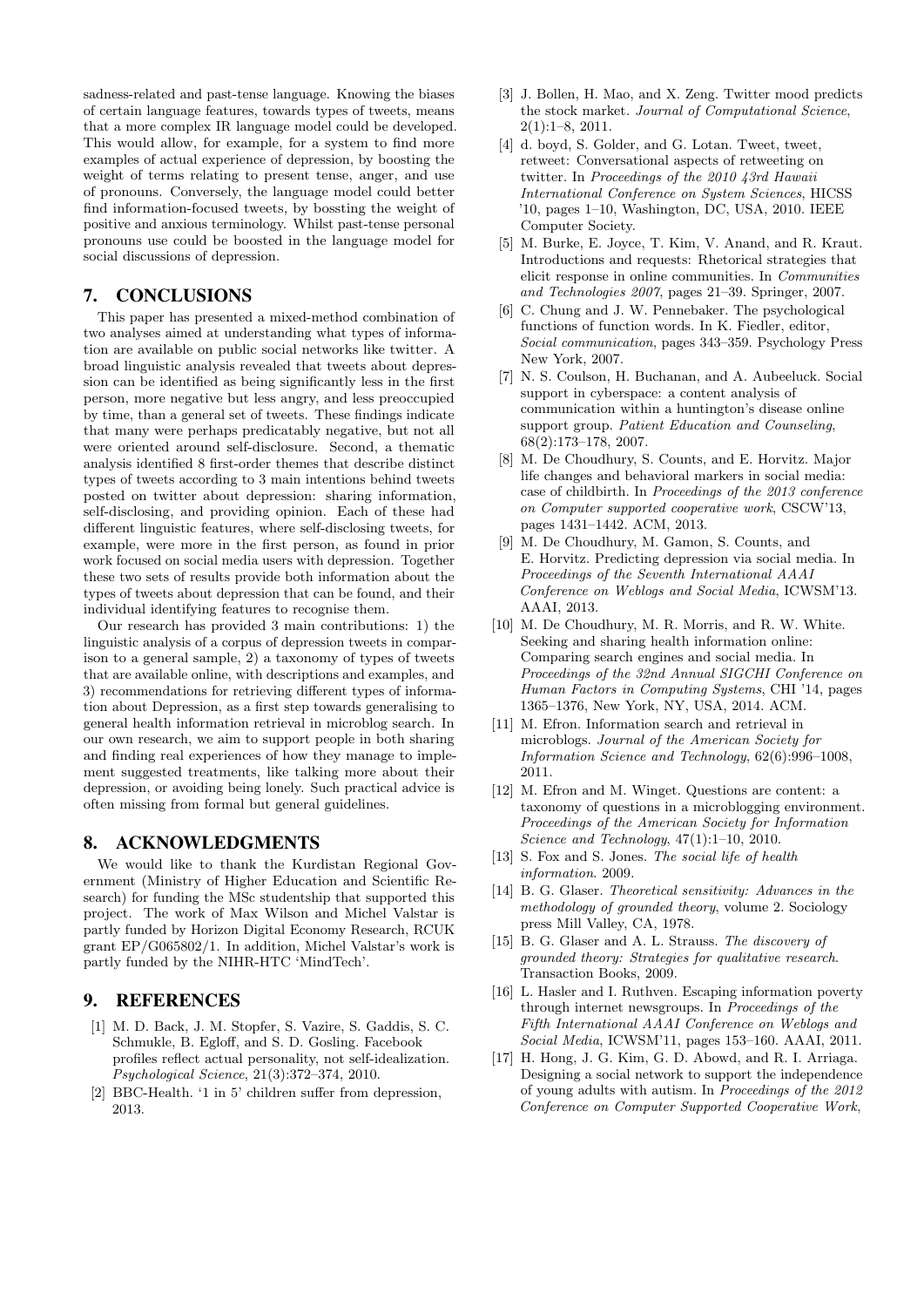CSCW'12, pages 627–636. ACM, 2012.

- [18] D. J. Hughes, M. Rowe, M. Batey, and A. Lee. A tale of two sites: Twitter vs. facebook and the personality predictors of social media usage. Computers in Human Behavior, 28(2):561–569, 2012.
- [19] J. Hurlock and M. L. Wilson. Searching twitter: Separating the tweet from the chaff. In Proceedings of the Fifth International AAAI Conference on Weblogs and Social Media, ICWSM'11. AAAI, 2011.
- [20] S. Jamison-Powell, C. Linehan, L. Daley, A. Garbett, and S. Lawson. I can't get no sleep: discussing# insomnia on twitter. In Proceedings of the 30th annual SIGCHI conference on Human factors in computing systems, CHI'12, pages 1501–1510. ACM, 2012.
- [21] N. A. Kuiper and M. R. MacDonald. Self and other perception in mild depressives. Social Cognition, 1(3):223–239, 1982.
- [22] J. R. Landis and G. G. Koch. The measurement of observer agreement for categorical data. biometrics, pages 159–174, 1977.
- [23] S. Lee, J. Jeong, Y. Kwak, and S. K. Park. Depression research: where are we now? Molecular brain, 3(1):8, 2010.
- [24] J.-P. Lepine and M. Briley. The increasing burden of depression. Neuropsychiatric disease and treatment, 7(Suppl 1):3, 2011.
- [25] A. E. Marwick and d. boyd. I tweet honestly, i tweet passionately: Twitter users, context collapse, and the imagined audience. New Media  $\mathcal B$  Society, 13(1):114–133, 2011.
- [26] M. A. Moreno, L. A. Jelenchick, K. G. Egan, E. Cox, H. Young, K. E. Gannon, and T. Becker. Feeling bad on facebook: Depression disclosures by college students on a social networking site. Depression and anxiety, 28(6):447–455, 2011.
- [27] M. R. Morris and D. Morris. Understanding the potential for collaborative search technologies in clinical settings. In Proceedings of the 3rd international workshop on Collaborative information retrieval, pages 11–14, 2011.
- [28] M. R. Morris, J. Teevan, and K. Panovich. What do people ask their social networks, and why?: a survey study of status message q&a behavior. In Proceedings of the 28th Annual SIGCHI conference on Human factors in computing systems, CHI'10, pages 1739–1748. ACM, 2010.
- [29] M. Naaman, J. Boase, and C.-H. Lai. Is it really about me?: Message content in social awareness streams. In Proceedings of the 2010 ACM Conference on Computer Supported Cooperative Work, CSCW '10, pages 189–192, New York, NY, USA, 2010. ACM.
- [30] S. Nolen-Hoeksema. Sex differences in depression. Stanford University Press, 1990.
- [31] I. Pantic, A. Damjanovic, J. Todorovic, D. Topalovic, D. Bojovic-Jovic, S. Ristic, and S. Pantic. Association between online social networking and depression in high school students: behavioral physiology viewpoint. Psychiatria Danubina, 24(1):90–93, 2012.
- [32] M. Park, D. W. McDonald, and M. Cha. Perception differences between the depressed and non-depressed users in twitter. In Proceedings of the Seventh International AAAI Conference on Weblogs and Social

Media, ICWSM'13, pages 476–485, 2013.

- [33] S. A. Paul, L. Hong, and E. H. Chi. Is twitter a good place for asking questions? a characterization study. In Proceedings of the Fifth International AAAI Conference on Weblogs and Social Media, ICWSM'11, pages 578–581, 2011.
- [34] J. W. Pennebaker, M. R. Mehl, and K. G. Niederhoffer. Psychological aspects of natural language use: Our words, our selves. Annual review of psychology, 54(1):547–577, 2003.
- [35] V. Qazvinian, E. Rosengren, D. R. Radev, and Q. Mei. Rumor has it: Identifying misinformation in microblogs. In Proceedings of the Conference on Empirical Methods in Natural Language Processing, pages 1589–1599. Association for Computational Linguistics, 2011.
- [36] S. Rude, E.-M. Gortner, and J. Pennebaker. Language use of depressed and depression-vulnerable college students. Cognition & Emotion, 18(8):1121–1133, 2004.
- [37] D. Scanfeld, V. Scanfeld, and E. L. Larson. Dissemination of health information through social networks: Twitter and antibiotics. American journal of infection control, 38(3):182–188, 2010.
- [38] Statistics-Canada. Individual and household internet use, 2010.
- [39] S. J. Sullivan, A. G. Schneiders, C.-W. Cheang, E. Kitto, H. Lee, J. Redhead, S. Ward, O. H. Ahmed, and P. R. McCrory. 'what's happening?' a content analysis of concussion-related traffic on twitter. British journal of sports medicine, 46(4):258–263, 2012.
- [40] T. Weinberg. The new community rules: Marketing on the social web. Oreilly & Associates Incorporated, 2009.
- [41] R. W. White and E. Horvitz. Cyberchondria: studies of the escalation of medical concerns in web search. ACM Transactions on Information Systems (TOIS), 27(4):23, 2009.
- [42] WHO. World suicide prevention day, 2012.
- [43] Y. Zhang. Consumer health information searching process in real life settings. Proceedings of the American Society for Information Science and Technology, 49(1):1–10, 2012.